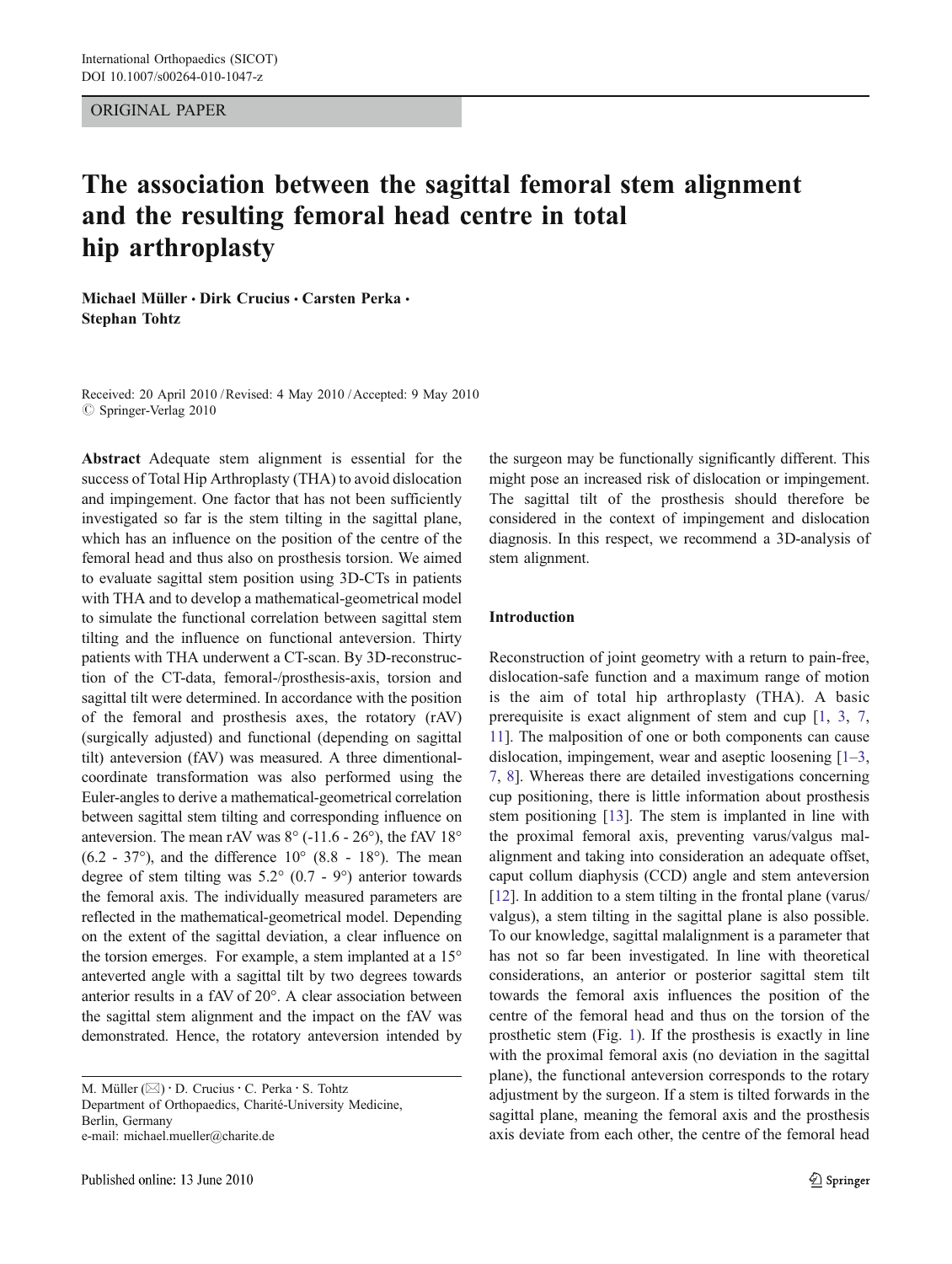<span id="page-1-0"></span>Fig. 1 Correlation between the position of the centre of the femoral head and the prosthesis axis to the proximal femoral axis. Left: Prosthesis axis tilted posterior, the centre of the femoral head shifts backwards, the functional anteversion reduces. Centre: The prosthesis axis corresponds to the proximal femoral axis; functional and rotational anteversion are equal. Right: Prosthesis axis is located in front of the proximal femoral axis (prosthesis is tilted towards anterior); the centre of the femoral head shifts forwards, which increases the functional anteversion. rAV rotatory anteversion (surgically adjusted), fAV functional anteversion (under influence of sagittal tilting)



shifts forwards so that the rotational anteversion of the stem will increase functionally. In turn, if the stem is tilted backwards, anteversion will decrease functionally. The degree of torsion desired by the surgeon could therefore deviate functionally depending on the extent of the sagittal tilt and the corresponding shift of the centre of the femoral head. This poses a potential risk factor for luxation or impingement.

So far, the mathematical correlation between the tilt in the sagittal plane, the corresponding shift of the centre of the femoral head and the resulting change of the degree of anteversion has not been examined. We thus decided to determine the influence of sagittal stem tilt on functional torsion of the prosthesis and determine a systematic correlation between the two parameters. We first determine joint geometry with prosthesis position via 3D reconstructions of the compute tomography (CT) data sets of patients with primary total hip prostheses. Secondly, we determined a mathematical–geometrical correlation between the sagittal stem tilt in the femur and the corresponding influence on stem anteversion by 3D coordinate transformation in space using Euler angles.

## Material and methods

Thirty patients (16 F, 14 M) who had received a total hip implant were included randomly in the study. Written informed content was obtained from all patients. The study was approved by the Ethics Commission (no. EA1/025/07) and the Nuclear Protection Authority (no. 2007-036) and registered in a clinical trial registry (GCTR, registry number: DRKS00000273. Average patient age was 65 years and average body mass index (BMI)  $27.2 \text{ kg/m}^2$ . Exclusion criteria were dysplastic arthrosis greater than Crowe type 1, fractures, previous surgery, presence of a total knee arthroplasty (TKA) or THA on the opposite side, BMI  $>30$  kg/m<sup>2</sup> or  $>80$  years of age. A noncemented tapered straight stem was implanted (Alloclassic® SL Stem, Zimmer®, Warsaw, Indiana, US) via a direct lateral or anterolateral approach. The surgery was performed by two surgeons (ST and CP) who had performed more than 1,500 THA each. A stem anteversion of approximately 10° was to be achieved.

Prior to surgery and seven days after surgery, the patients underwent a quantitative CT (Toshiba®, Toshiba Medical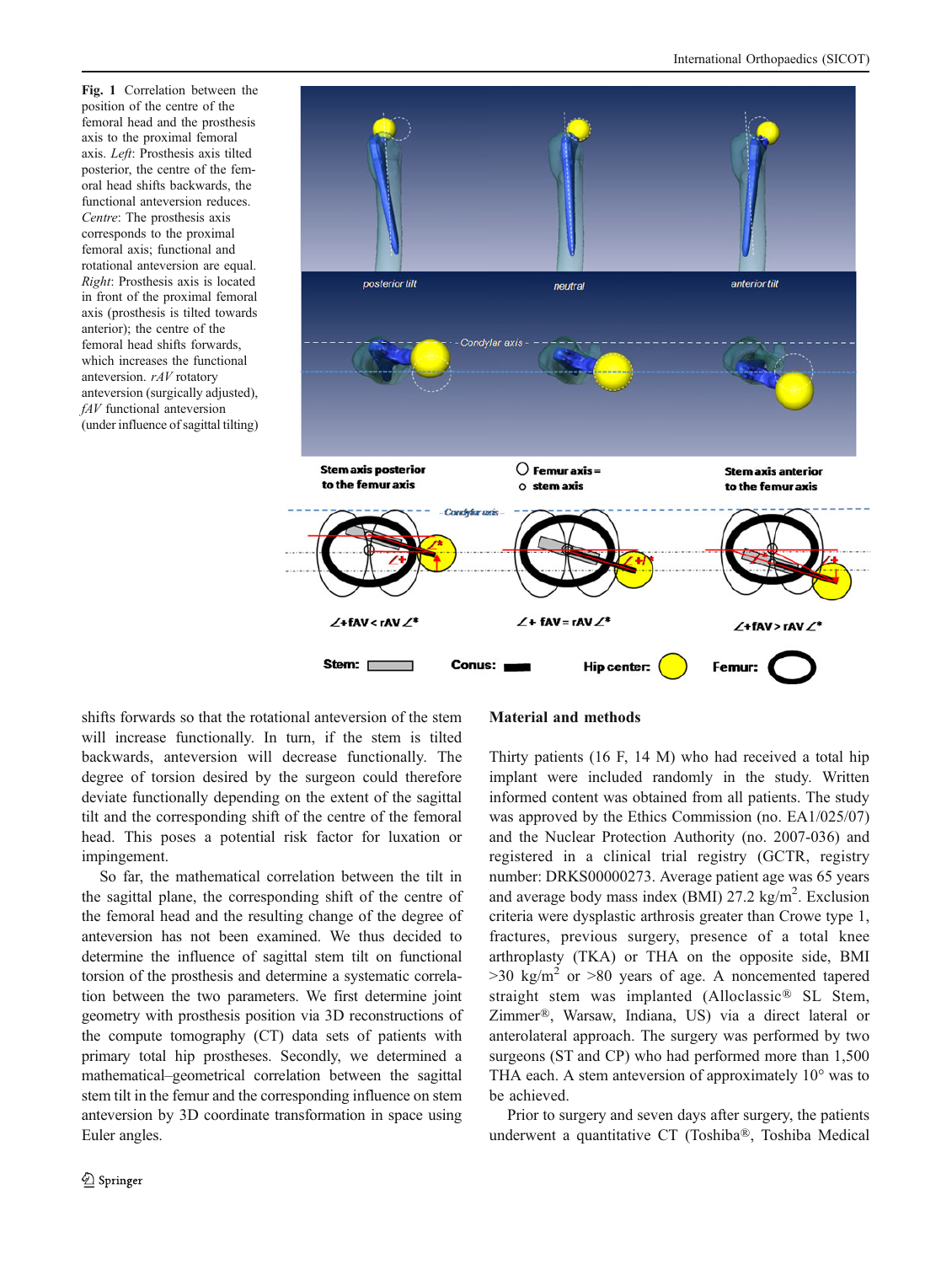Fig. 2 Three-dimensional reconstruction of the 3D computed tomography (CT) data set. Anteversion (functional and rotatory), prosthesis and proximal femoral axis as well as sagittal tilting were determined



Systems Corporation, Japan). The affected leg was supported in a positioning aid to ensure a standardised neutral position of the leg. Axial scans (matrix  $512 \times 512$  mm, slice thickness:1 mm, slice distance 1 mm) were taken ranging from the anterior superior iliac spine up to the tibial tuberosity and the ipsilateral ankle joint. Afterwards, the CT data set was reconstructed and evaluated with the help of a 3D visualisation software (AMIRA® 5.0, Zuse Institute, Berlin, Germany). The proximal femoral axis, the prosthetic axis, the posterior condylar axis, the pre- and postoperative centre of the femoral head, the tilt of the prosthesis in the sagittal plane and the postoperative rotational and functional anteversion of the prosthesis were determined by the software (Figs. 2 and [3\)](#page-3-0).

There was a differentiation between rotational and functional anteversion. Rotational anteversion is the actual torsion of the prosthesis around the proximal femoral axis adjusted intraoperatively by the surgeon. This is calculated from the angle of the prosthesis neck axis to the condylar axis. The functional anteversion (under influence of the sagittal tilt) results from the angle between the connection line of the centre of the femoral head and the proximal femoral axis as well as of the condylar axis that runs through the proximal femoral axis (Fig. [1](#page-1-0)). If the prosthetic axis and proximal femoral axis coincide, rotational anteversion is equal to functional anteversion.

#### Mathematic–geometric model

A mathematic-geometric model was developed to calculate the geometric relationship between sagittal tilt of the femoral component and the functional anteversion depending on the rotatory anteversion. The calculation of the functional anteversion resulting from rotatory anteversion and sagittal tilting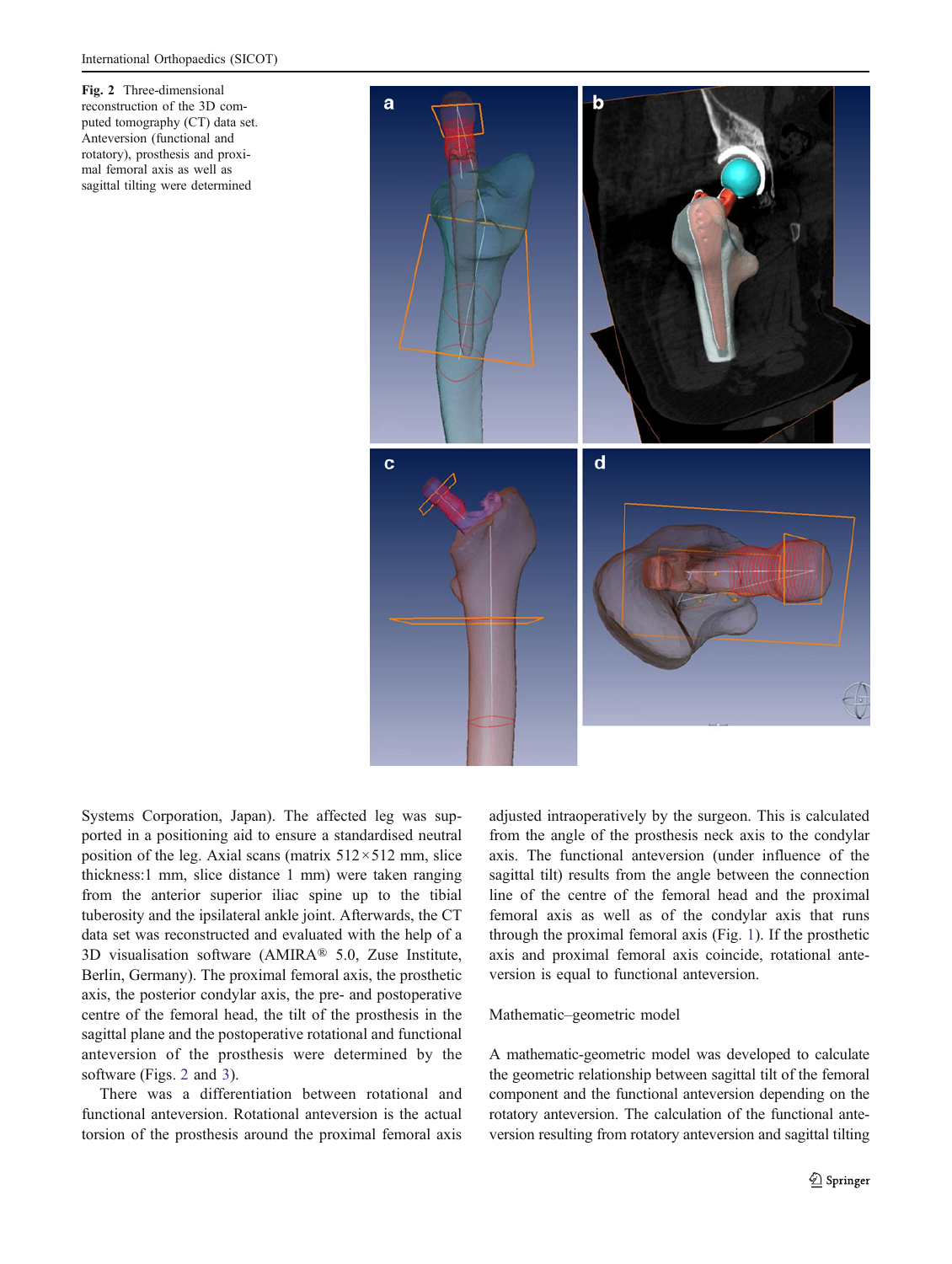<span id="page-3-0"></span>

Fig. 3 To calculate the correlation between the sagittal prosthesis tilt and the functional anteversion, a mathematical-geometrical plane model in 3D-space was developed using the Euler angles. The prosthesis position is described with the help of a 3D coordinate system. The Z-axis of the 3D coordinate system is defined by the proximal femoral axis and the X-axis by the condylar axis so that the Y-axis is located vertical on both. Via the three points of the prosthesis (bottom point  $U_0$ ,  $N_0$  and conus point  $K_0$ ), a plane E0 was defined. This plane can be rotated around the Z-axis in accordance with the rotatory anteversion (angle phi<sup>o</sup>). To simulate the sagittal tilt (angle *eta*  $\circ$ ) the plane is rotated around the rotation point *D0*. This point was placed on the upper two third of the prosthesis axis and is the coincidence of the proximal femoral and stem axis. In dependence of the sagittal tilt and the rotatory anteversion, the location of the points UU, NN and KK in 3D-space (plane EE) can be calculated via a coordinate's transformation using the Euler angles (phi and eta), and consequently the geometric relationships between sagittal tilt of the femoral component and the functional anterversion depending on the rotatory anteversion

was performed by means of a 3D coordinate transformation in space using the Euler angles (phi, psi, and eta): In this model the prosthesis position in the femur is described with the help of a 3D coordinate system. The Z-axis of the 3D coordinate system is defined by the proximal femoral axis and the X-axis by the condylar axis so that the Y-axis is located vertical on both (Fig. 3). In general, the position of the prosthesis in this 3D coordinate system is described by three points N, U, K. If no sagittal tilt of the prosthesis exists the femoral axis and the prosthesis stem axis coincide. In this case the prosthesis position in the femur is characterized by means of the 3 points  $(N_0, U_0, K_0)$  which clearly defines the prosthesis plane  $E_0$ : The zero point N0 emerges from the intersection of the prosthesis axis and the prosthesis conus axis (intersection equals the CCD angle (131°)), and is located on the proximal femur axis in the case of  $0^{\circ}$  sagittal tilt of the stem. Furthermore N0 is also located at the zero point of the 3D coordinate system, on the femoral axis (z). Besides the zero

point  $N_0$  (0, 0, 0), the bottom point  $U_0$  (0, 0,-L) of the prosthesis as well as the conus point  $K_0$  (B cos(eta) cos(phi), B cos(eta) sin(phi), B sin(eta)) serve to characterise the respective position of the prosthesis (B: length of the conus axis, L: distance between N and U) (Fig. 3). The position of the prosthesis as a function of the sagittal tilt is characterised by the points NN, UU and KK as well as by the resulting prosthesis plane EE. The 3D coordinate transformation of the plane E0 to EE (depending on the sagittal tilt and the rotatory anteversion) is calculated with the Euler angles. The sagittal tilt of the stem axis corresponds to the Euler angle Eta, the rotation of the prosthesis around the stem axis (rotatory anteversion) to the angle phi and a possible coronal tilt of the stem axis to the angle psi. The rotation point D of the prosthesis stem axis (coincidence point between proximal femoral and stem axis) is located on the femoral axis (fixed point, independent of stem tilting) and may be located above, mostly however below the zero point  $N_0$  (approx. upper  $2/3$  of the entire prosthesis length  $L<sub>P</sub>$ ) and is characterised by the point D  $(0, 0, \sim 2/3$  L<sub>P</sub>). This allows the calculation of the current position of the prosthesis characterised by the points NN, UU and KK as a function of the three Euler angles eta, phi and psi (3D coordinate transformation) and hence, the geometric relationships between sagittal tilt of the femoral component and the functional anteversion depending on the rotatory anteversion. The third Euler angle psi (prosthesis tilt in the frontal plane, along the X-axis, varus/valgus tilt) was set to 0 in the model. All calculations were performed with the mathematical software Mathcad<sup>R</sup> 14.0 (Parametric Technology Corporation, Needham, USA).

## Results

# CT data

The average rotatory anteversion of the prosthesis stem in the study group was  $8^{\circ}$  (−11.6 to 26 $^{\circ}$ ) the functional anteversion  $18^{\circ}$  (6.2–37.2°). We determined an average difference between functional and rotatory anteversion of  $10^{\circ}$  (8.8–18°). The average stem tilt in the sagittal plane was 5.2° (0.7–9°) towards anterior. Table [1](#page-4-0) shows a detailed listing of the individual values for each patient. Individual value pairs are shown in Fig. [4](#page-4-0) for each patient.

#### Mathematical–geometrical model

The 3D coordinate transformation using the Euler angles to calculate the mathematical–geometrical correlation between stem tilting in the sagittal plane and the influence on the functional anteversion in dependence of rotatory anteversion is illustrated in Fig. [4](#page-4-0). The measured values for the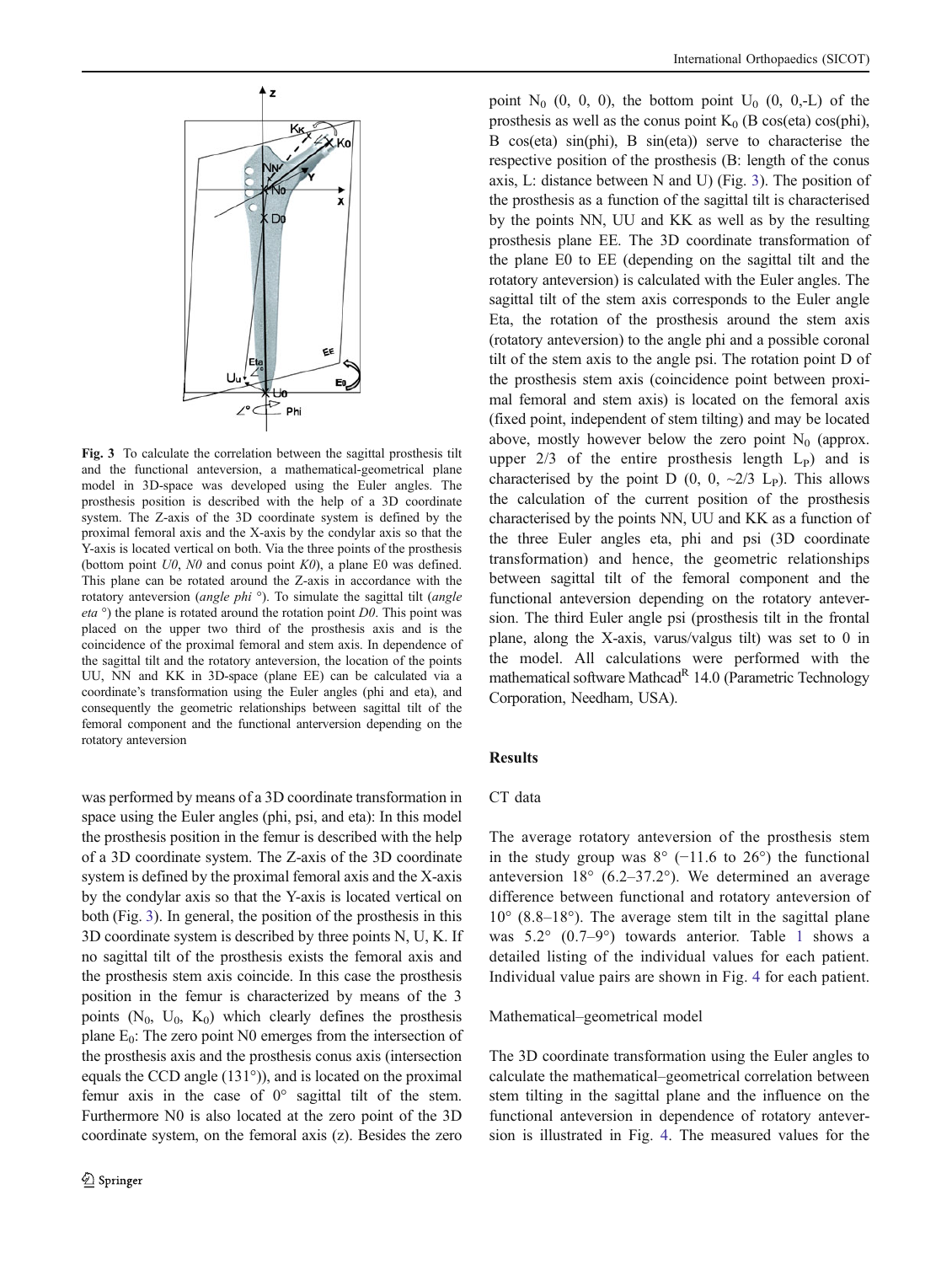| Patient          | Rotatory anteversion (rAV) ° | Functional anteversion (fAV) ° | Deviation sagittal plane ° | fAV-rAV |
|------------------|------------------------------|--------------------------------|----------------------------|---------|
| $\mathbf{1}$     | $-0,7$                       | 12,8                           | 8,9                        | 13,5    |
| $\sqrt{2}$       | $-2,5$                       | 9,3                            | 6,3                        | 11,8    |
| $\mathfrak{Z}$   | 10,3                         | 19,3                           | 7,1                        | 9,1     |
| $\overline{4}$   | 25,9                         | 35,3                           | 4,8                        | 9,4     |
| $\sqrt{5}$       | 7,5                          | 16,9                           | 4,0                        | 9,5     |
| 6                | 4,2                          | 13,1                           | 5,4                        | 8,9     |
| $\boldsymbol{7}$ | 16,4                         | 18,1                           | 1,1                        | 1,7     |
| $\,$ 8 $\,$      | $-11,6$                      | 6,2                            | $7,\!8$                    | 17,8    |
| 9                | 5,1                          | 15,4                           | 8,9                        | 10,4    |
| 10               | 14,4                         | 27,8                           | 7,1                        | 13,4    |
| 11               | 11,3                         | 20,6                           | 4,0                        | 9,3     |
| 12               | 8,1                          | 11,3                           | 2,8                        | 3,2     |
| 13               | $-1,1$                       | 14,2                           | 6,5                        | 15,2    |
| 14               | 15,3                         | 37,2                           | 8                          | 21,8    |
| 15               | 0,4                          | 10,2                           | 4,4                        | 9,9     |
| 16               | 23,6                         | 35,7                           | 3,9                        | 12,1    |
| 17               | 18,0                         | 25,6                           | 4,1                        | 7,6     |
| 18               | 4,0                          | 12,0                           | 3,2                        | 8,0     |
| 19               | 6,9                          | 24,1                           | 7,5                        | 17,2    |
| 20               | 9,0                          | 14,5                           | 2,5                        | 5,5     |
| 21               | 1,7                          | 7,9                            | 3,4                        | 6,2     |
| 22               | $-2,0$                       | 9,8                            | 5,8                        | 11,8    |
| 23               | 5,2                          | 18,7                           | 5,4                        | 13,6    |
| 24               | 14,9                         | 25,9                           | 4,5                        | 11,0    |
| 25               | 11,7                         | 21,8                           | 4,5                        | 10,1    |
| 26               | 8,8                          | 19,2                           | 5,7                        | 10,4    |
| $27\,$           | 10,0                         | 16,1                           | 0,7                        | 6,1     |
| 28               | 9,4                          | 20,7                           | 5                          | 11,3    |
| 29               | 5,6                          | 20,5                           | 6                          | 14,9    |
| $30\,$           | 6,1                          | 21,5                           | 5,9                        | 15.4    |

<span id="page-4-0"></span>Table 1 Listing of rotatory, functional anteversion and stem deviation in the sagittal plane from the proximal femoral axis for each patient

Fig. 4 Illustration of the mathematical–geometrical correlation between rotatory anteversion (phi), prosthesis tilting in the sagittal plane (eta) and the resulting functional anteversion in a 3D diagram. (Real AV rotatory anteversion). The measured values for the patients are also displayed in the coordinate system (*dots*) and are approximately in the calculated plane



 $\mathcal{D}$  Springer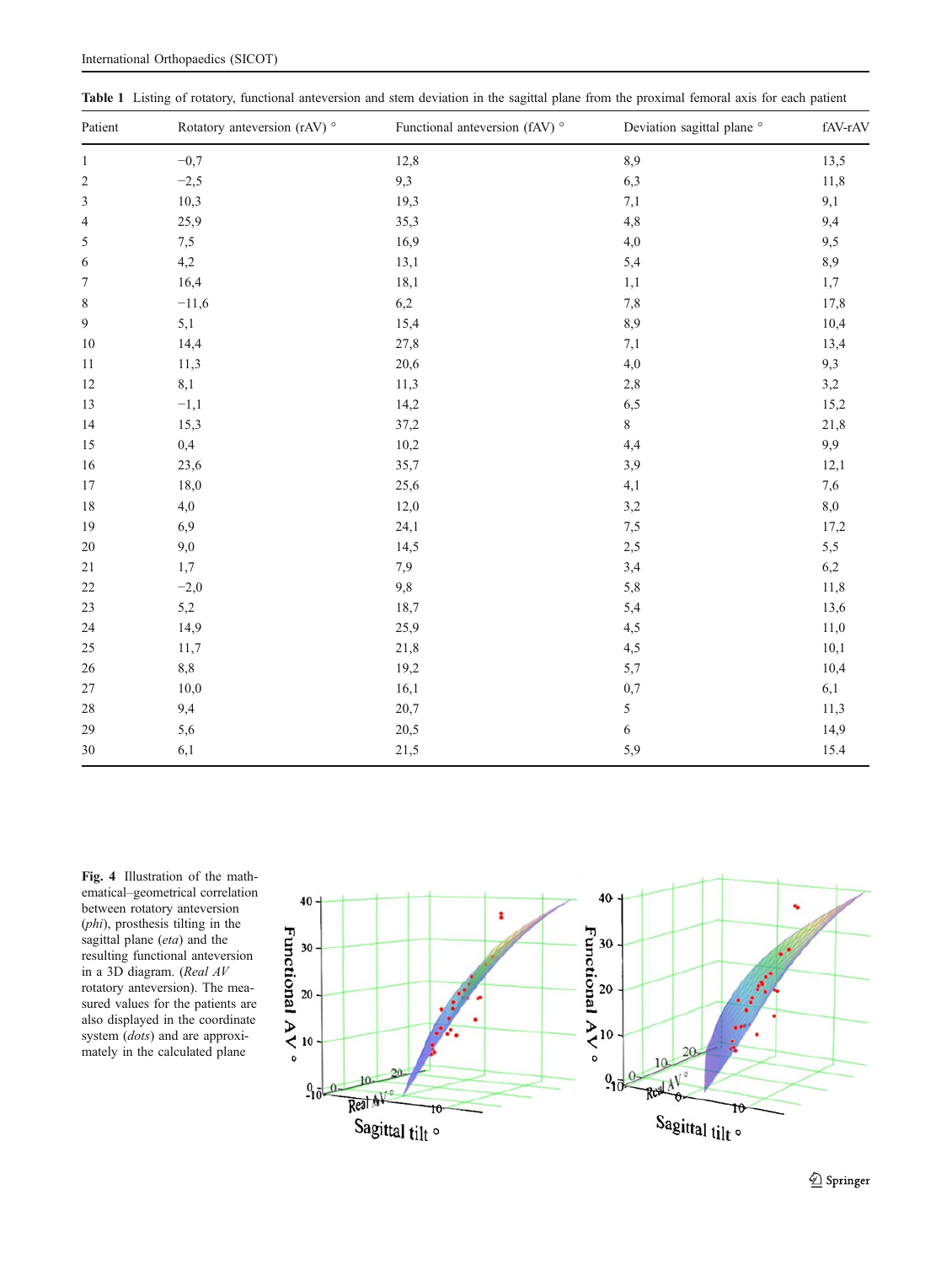

Fig. 5 Correlation between sagittal prosthesis tilting and functional anteversion (fAV) for fixed rotatory anteversion values  $(-15, -10, -5,$ 0, 5, 10, 15 and 20°)

patients are also displayed in the coordinate system (dots) and are approximately in the calculated plane. We determined a nonlinear mathematical correlation between functional anteversion and saggital tilting of the prosthesis, which is shown in Fig. 5 using a nomogram for fixed rotatory anteversion values phi (−15, −10, −5, 0, 5, 10, 15 and 20°).

## Discussion

Instability and impingement are the most complex issues after THA, which can be attributed to different pathologies [\[5](#page-6-0)]. Recurrent dislocation is one of the most common reasons for THA failure, and the mechanism of recurrent dislocation is often difficult to find. One possible cause is malpositioning of the stem and cup [[5\]](#page-6-0). This work illustrates the direct influence of stem tilting in the sagittal plane on anteversion of the prosthesis. In the group of patients examined, the resulting (functional) anteversion was on average approximately 10° above the actual (rotational) anteversion due to an average anterior tilting of the prosthesis axis towards the proximal femoral axis by approximately 5°. This shows that the anteversion desired by the surgeon is significantly increased in the case of anterior sagittal tilting. For example, a stem implanted at a 15° anteverted angle with a sagittal tilt by 2° towards anterior of the femoral axis results in a functional anteversion of 20°. This is quite a significant finding, as an unfavourable combined cup–stem alignment has a proven influence on the risk of impingement, the maximum range of motion, the extent of wear and dislocation or loosening [[1,](#page-6-0) [6\]](#page-6-0). According to our study data, cup and stem should be implanted at a defined combined anteversion [\[4](#page-6-0)]. Depending on gender, a combined anteversion of 25–35°

for men and 35–45° for women is desirable [\[12](#page-6-0)]. Widmer et al. defined the combined anteversion with the help of a formula based on a static model for an impingement-free range of motion (ROM) as: cup anteversion  $+0.7 \times$  stem anteversion  $= 37.3^{\circ}$ . So with a cup anteversion of, for example, 25°, a stem anteversion of approximately 18° [stem anteversion =  $(37.3^{\circ} - \text{cup}$  anteversion)/0.7] would be desirable. According to our calculations, there would be an actual stem anteversion of approximately 27° in the case of an average sagittal stem tilt of 5° towards anterior, which would then lead to a combined total anteversion of approximately 52° instead of 37°. The example shows that a sagittal stem deviation has indeed a significant influence on total anteversion, which may even present an increased risk of dislocation or impingement in the case of a combined anteversion of >60° under the corresponding component constellation [\[9](#page-6-0)]. In this respect, CT is a useful analysis tool to display the exact alignment with the help of 3D reconstruction.

One noticeable fact was a clear variation of rotational stem anteversion in the study group, ranging from 11° retroversion to 26° anteversion. Other authors have also demonstrated a relative anteversion variance when using a noncemented straight stem whose average anteversion was 16°, with a variance from 30° retroversion up to 45° anteversion [\[4](#page-6-0)]. The relative scattering of the anteversion can be substantiated by the fact that the torsion of a noncemented straight stem due to press-fit anchoring is influenced by the individual structure of the femoral bone, the shape of the femur itself, femoral neck torsion and anterior bowing of the femur [\[3](#page-6-0), [10\]](#page-6-0). These factors are also responsible for deviation in the sagittal plane in our opinion. When a bone-saving femoral-neck osteotomy is undertaken, these factors become especially important. This additionally shifts the femur entrance plane towards anterior and medial, which may also result in an anterior tilt of the stem axis due to ventralisation of the point of entry. In addition, the sagittal plane of the prosthesis may also shift towards anterior during stem preparation because the surgeon is indirectly diverted towards the anterior femuroral cortex with the rasp by the soft tissue and/or may also unconsciously tend to divert towards anterior to protect the muscles. The influence of sagittal tilting on functional stem anteversion shows the significance of this parameter for presurgical planning, exact prosthesis positioning during surgery and postoperative error analysis. So far, this parameter has rarely been considered for prosthesis positioning. Offset, CCD angle, varus/valgus malpositioning and anteversion have thus far been the essential parameters for 2D prosthesis planning. Obviously, however, the mere judgement of the prosthesis position using only one or two planes would seem to be insufficient. In our opinion, an exact 3D joint reconstruction is only possible